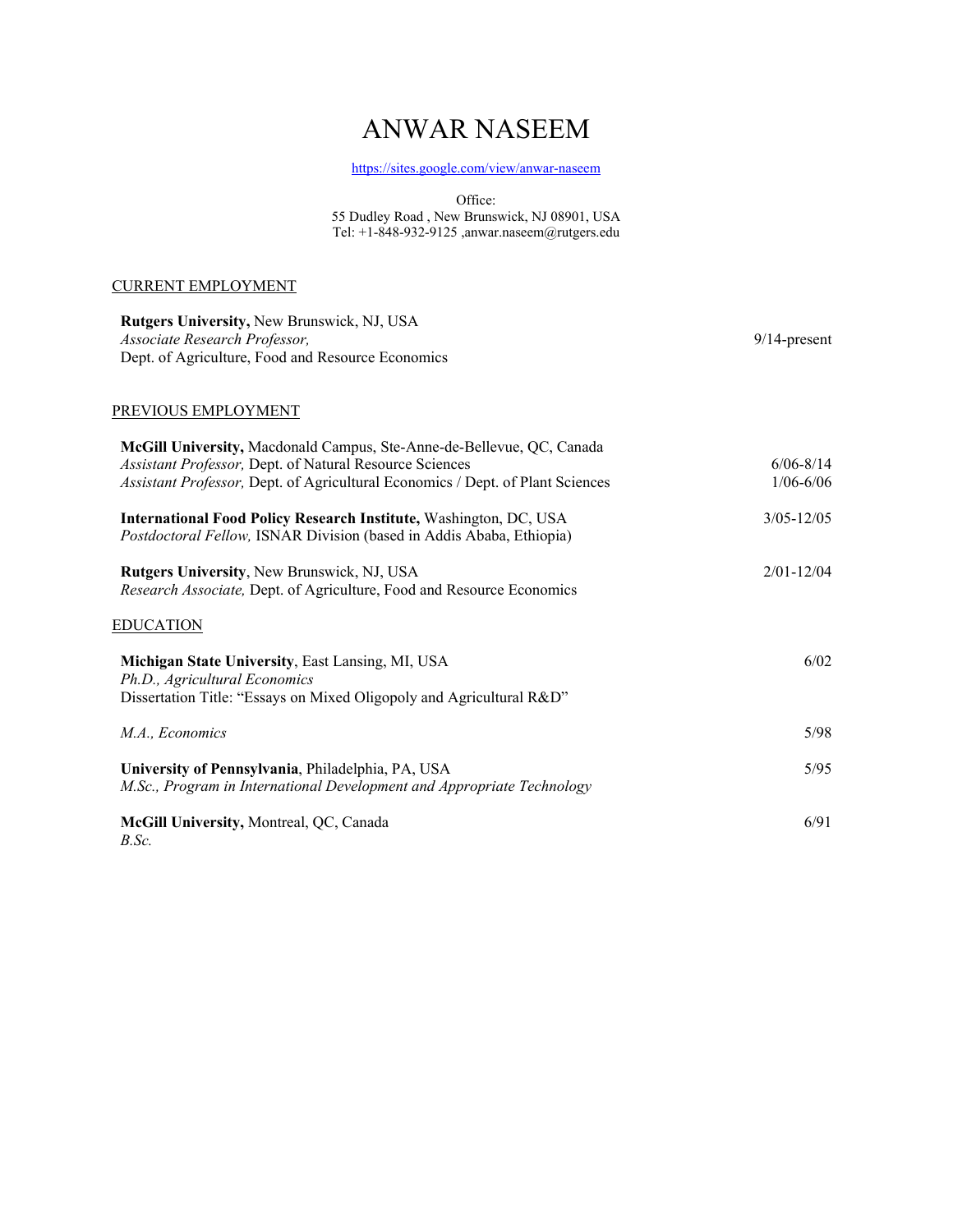### **HONORS**

MSU/Ford Foundation pre-dissertation fellowship for field study in the Philippines (5/99) The World Bank, Summer Research Assistant (5/98-7/98) Partial tuition scholarship at University of Pennsylvania (8/93-12/94)

## RESEARCH

## *Journal Publications*

- 1. Nsabimana, A., F. Niyitanga, F., D.D. Weatherspoon, D. D., and **A Naseem** (2021)." Land Policy and Food Prices: Evidence from a Land Consolidation Program in Rwanda." *Journal of Agricultural & Food Industrial Organization*. 19(1):3-14 doi.org/10.1515/jafio-2021-0010
- 2. Anderson, J. R., R. Birner, L. Nagarajan, **A. Naseem**, and C.E. Pray (2021). "Private Agricultural R&D: Do the Poor Benefit?". *Journal of Agricultural & Food Industrial Organization.* 19(1). 63-73 doi.org/10.1515/jafio-2021-0007
- 3. Anderson, J. R., L. Nagarajan, A. Naseem, C.E Pray, and T.A Reardon (2020). "New Corona Virus, Food Security and Identifying Policy Options. *Wieś i Rolnictwo*," 4(189): 77-88.
- 4. Nagarajan, L, **A. Naseem** and C. Pray (2019) "Contribution of Policy Change on Maize Varietal Development and Yields in Kenya" *Journal of Agribusiness in Developing and Emerging Economies*, 9(1):4-21
- 5. Pray, C, L. Nagarajan and **A. Naseem** (2018)" The Role of Multinational Corporations in the Supply of Agricultural Production Technology to China & India" *World Food Policy* 4(2):19-30. doi:10.18278/wfp.4.2.3
- 6. Moss, C.B., S. Mbaye, **A. Naseem** and J.F. Oehmke (2018) "Did the Plan Sénégal Emergent Affect Cropping Decisions in the Senegal River Basin?" *Economies* 6(3):42 doi:10.3390/economies6030042
- 7. Weatherspoon, D.D., M. Steele-Adjognon, F. Niyitanga, J.P. Dushimumuremyi, **A. Naseem**, and J. Oehmke (2017) "Food Expenditure Patterns, Preferences, Policy, and Access of Rwandan Households" *British Food Journal* 119(6):1202-1215
- 8. Nagarajan, L, **A. Naseem** and C. Pray (2016) "The Political Economy of Genetically Modified Maize in Kenya" *AgBioforum* 19(2): 198-214.
- 9. Smyth, S and **A. Naseem** (2016) "Introduction to *AgBioForum* Special Issue of the 19th ICABR Conference" *AgBioforum* 19(2): 85-87.
- 10. Oehmke, J and **A. Naseem** (2016) "M&As, Market Structure and Inventive Activity in the Agricultural Biotechnology Industry." *Journal of Agricultural, Food and Industrial Organization* 14(1):19-32.
- 11. Nagarajan, L, C. Pray and **A. Naseem** (2015) "Empirical Analysis on the Impact of Private-sector R&D on Cotton Productivity in India" *AgBioForum* 18(2): 182-192.
- 12. **Naseem, A.** and R. Singla, (2013) ""Ex-Ante Economic Impact Analysis of Novel Traits in Canola" *Journal of Agricultural and Resource Economics* 38(2):248:268.
- 13. **Naseem, A.** Mhlanga, S., A. Diagne, P.Y. Adegbola and G.S. Midingoyi (2013) "Economic Analysis of Consumer Choices Based on Rice Attributes in the Food Markets of West Africa – The Case of Benin" *Food Security*, 5(4):575-589.
- 14. Toor, I., E.G. Smith, J.K. Whalen, and **A. Naseem** (2012) "Tree Based Intercropping in Southern Ontario, Canada" *Canadian Journal of Agricultural Economics*, 60(2):141-154.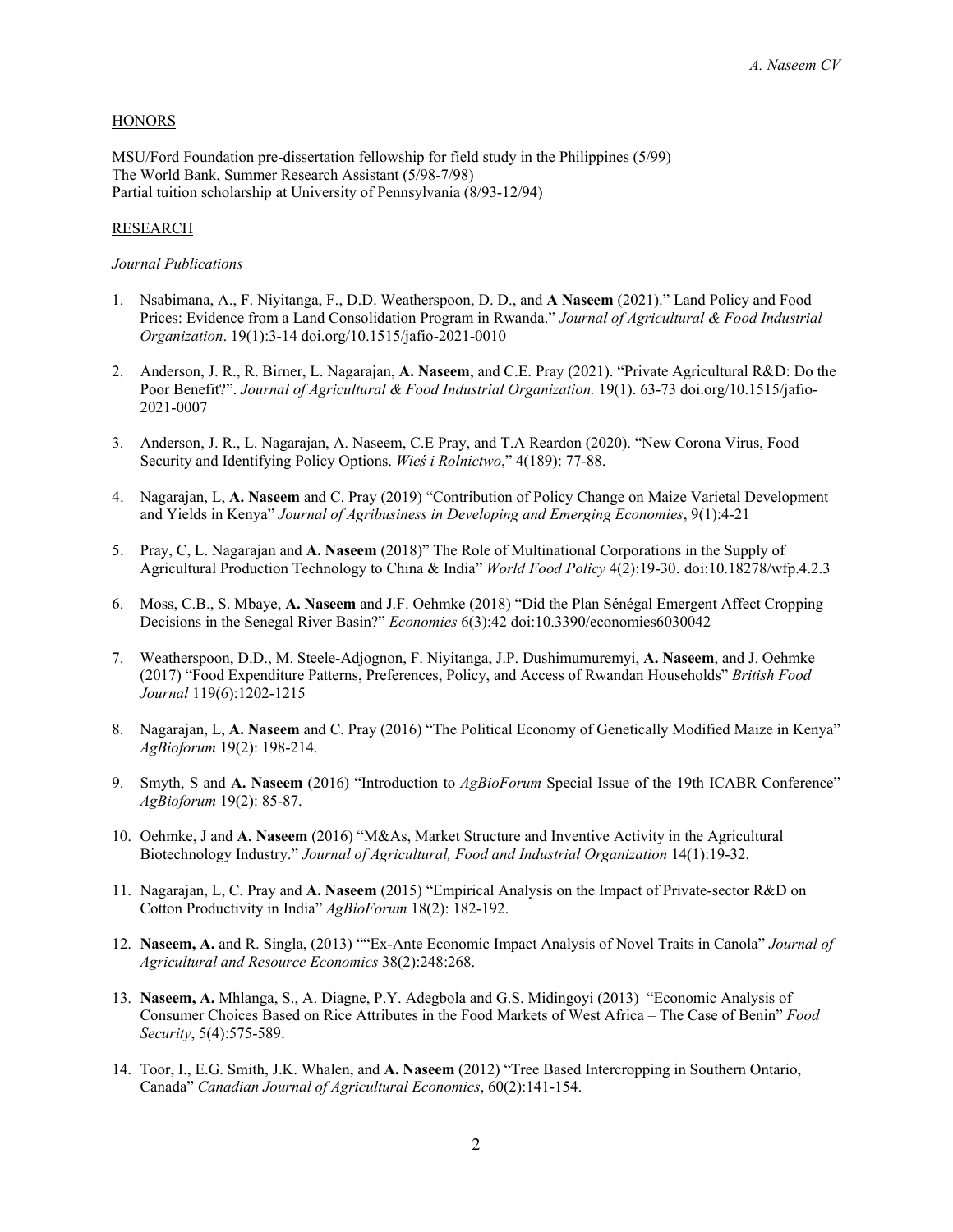- 15. **Naseem, A.**, Spielman, D.J. and S. W. Omamo (2010) "Private Sector Investment in R&D: A Review of Policy Options to Promote its Growth in Developing-Country Agriculture" *Agribusiness*, 26(1):143-173.
- 16. Pray, C.E. and **A. Naseem** (2007) "Supplying Crop Biotechnologies to the Poor—Opportunities and Constraints" *Journal of Development Studies*, 43(1):192-217.
- 17. Pray, C.E, J.F. Oehmke and **A. Naseem** (2005) "Innovation and Dynamic Efficiency in Plant Biotechnology: An Introduction to the Researchable Issues" *AgBioForum*, 8(2&3), 52-63.
- 18. Brennan, M., C.E. Pray, **A. Naseem** and J.F. Oehmke (2005) "An Innovation Market Approach to Analyzing Impacts of Mergers and Acquisitions in the Plant Biotechnology Industry" *AgBioForum*, 8(2&3):89-99.
- 19. **Naseem, A**., J.F. Oehmke, and D.E. Schimmelpfennig (2005) "Does Plant Variety Intellectual Property Protection Improve Farm Productivity? Evidence From Cotton Varieties" *AgBioForum*, 8(2&3):100-107.
- 20. Pray, C.E and **A. Naseem** (2005) "Intellectual Property Rights on Research Tools: Incentives or Barriers to Innovation? Case Studies of Rice Genomics and Plant Transformation Technologies *AgBioForum*, 8(2&3):108- 117.
- 21. Schimmelpfennig, D., J.K. King and **A. Naseem** (2003) "Intellectual Capital in a Q-Theory of Agbiotech Mergers" *American Journal of Agricultural Economics*, 85(5):1275-1282.
- 22. King, J.K., N. Wilson and **A. Naseem** (2002) "A Tale of Two Mergers: What We Can Learn from Agricultural Biotechnology Event Studies?" *Agbioforum*, 5(1):14-19.
- 23. Oehmke, J., D. Weatherspoon, C. Wolf, M. Maredia, **A. Naseem** and A. Hightower (2002) "Is Agriculture Still a Public Good?" *Agribusiness*, 16(1):68-81.
- 24. Maredia, M, F. Erbisch, **A. Naseem**, A. Hightower, J. Oehmke, D. Weatherspoon, C. Wolf (1999) "Public Agricultural Research and the Protection of Intellectual Property Rights: Issues and Options." *AgBioForum*, 2(3&4):247-252.

#### *Book Chapters*

- 1. Birner, R, **A. Naseem**, J. Anderson, and C. Pray (2018) Fostering Political Will to Drive Agricultural Transformation in AGRA (ed) *Africa Agriculture Status Report: Catalyzing Government Capacity to Drive Agricultural Transformation (Issue 6)*. Nairobi, Kenya: Alliance for a Green Revolution in Africa (AGRA)
- 2. Nagarajan, L, C. Pray and A. Naseem (2018) "Empirical Analysis on the Impact of Private-sector R&D on Cotton Productivity in India" in N. Chandrasekhara Rao, Carl E. Pray and Ronald J. Herring (eds) *Biotechnology for a Second Green Revolution in India: Socioeconomic, Political, and Public Policy Issues* Academic Foundation Press: New Delhi.
- 3. Pray, C.E , J. Huang, J. Yang, R. Hu, L. Nagarajan, **A. Naseem**, G. Hochman, B. Ramaswami, and S. Bhuyan. (2015) "The Politics and Economics of Genetically Modified (GM) Food Production in China, India, and Kenya" in *Insights: Africa's Future…Can Biosciences Contribute?* Banson/B4FA
- 4. **Naseem, A.** and L. Nagarajan (2014) "Biotechnology and the Inputs Industry" in S. Smyth, D. Castle and P. W. B. Phillips (eds) *Handbook on Agriculture, Biotechnology and Development* Edward Elgar Publishing, Cheltenham, UK.
- 5. Pray, C.E. and **A. Naseem** (2007) "Supplying Crop Biotechnologies to the Poor—Opportunities and Constraints" in R.J. Herring *Transgenics and the Poor* Routledge, London and New York.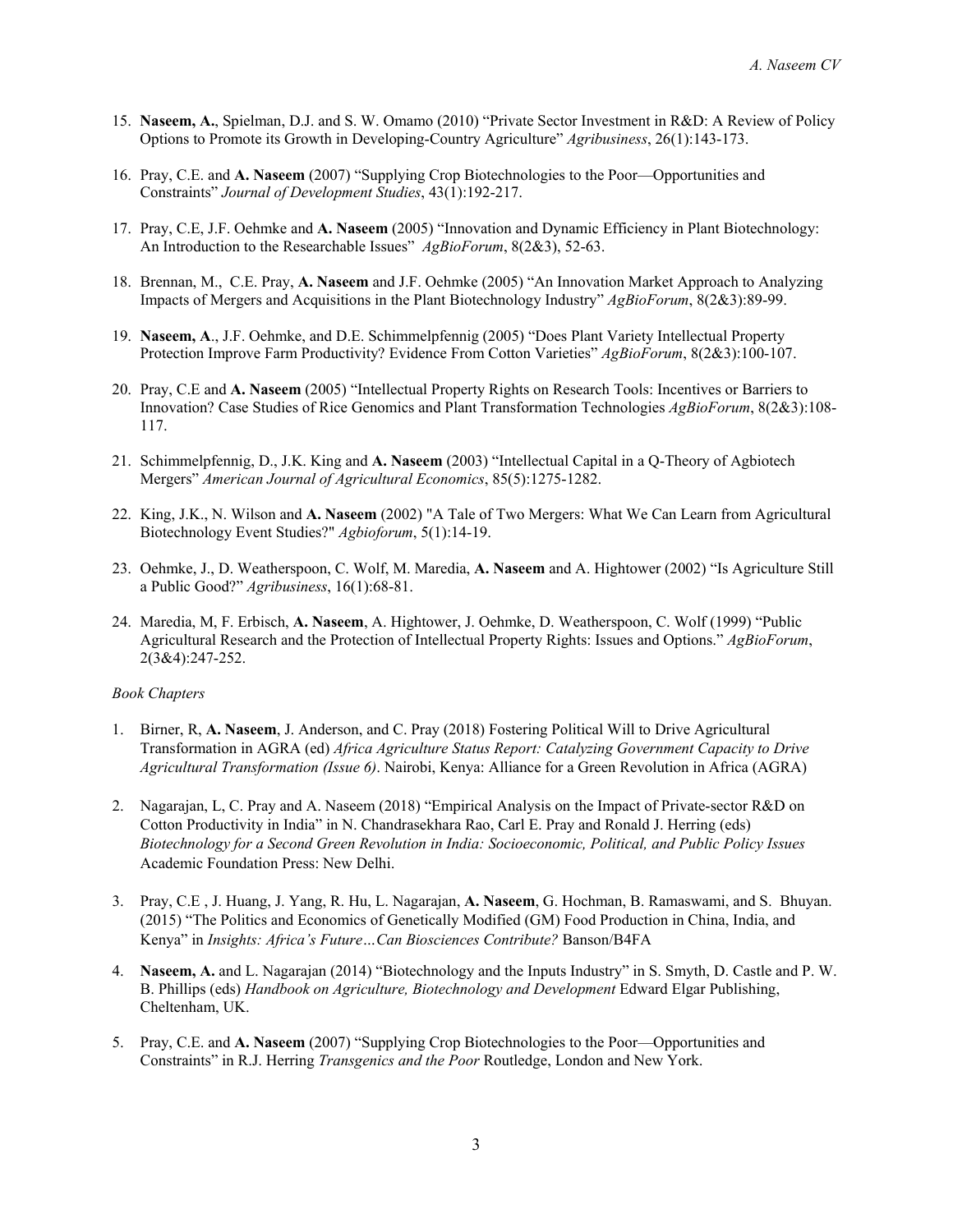- 6. Pray, C.E. and **A. Naseem** (2007) "The Economics of Agricultural Biotechnology Research" In Robert E Evenson, and Terri Raney (eds.). *The Political Economy of Genetically Modified Foods, Critical Writings in Agricultural Economics*, Edward Elgar Publishing, Cheltenham, UK.
- 7. Pray, C.E. and **A. Naseem** (2005) "Economic Impact Analysis of GMOs: Implications for Food Crops in Developing Countries" In V.L. Chopra, S. Shantharam, and R.P. Sharma (eds.) *Biosafety of Transgenic Rice*, National Academy of Agricultural Sciences, New Delhi, 2005.
- 8. Kelly, V and **A. Naseem** (2006) "Fertilizer Use in Sub-Saharan Africa: Types and Amounts" in R. Lal (ed.) *Agricultural Sciences* in Encyclopedia of Life Support Systems (EOLSS), Developed under the Auspices of the UNESCO, Eolss Publishers, Oxford, UK, [http://www.eolss.net]
- 9. Toole, A. and **A. Naseem** (2004) "Leveraging Public Investments with Private Sector Partnerships: A Review of the Economics Literature" in M. McGeary and K.E. Hanna (eds.) *Strategies to Leverage Research Funding: Guiding DOD's Peer Reviewed Medical Research Programs*, Institute of Medicine of the National Academies, The National Academies Press, Washington, DC, 2004.
- 10. **Naseem, A** and C.E. Pray (2004) "Economic Impact Analysis of Genetically Modified Plants" In P. Christou and H. Klee (eds.) *Handbook of Plant Biotechnology* John Wiley & Sons, Hoboken, NJ
- 11. **Naseem, A** and J.F. Oehmke (2004) "Should the Public Sector Conduct Genomic Research?" In R.E. Evenson and V. Santaniello, (eds.), *The Regulation of Agricultural Biotechnology* CABI Publishing, Oxfordshire, UK.
- 12. Oehmke, J.F. C.A. Wolf, K.C. Raper and **A. Naseem** (2004) "Agricultural Biotech R&D Structure: Cyclical or Not?" In R.E. Evenson and V. Santaniello (eds.), *The Regulation of Agricultural Biotechnology* CABI Publishing, Oxfordshire, UK.
- 13. Klotz-Ingram, C, **A. Naseem**, D. Schimmelpfennig, J. King and C. Pray (2004) "How Firm Characteristics Influence Innovative Activity in Agricultural Biotechnology" in R.E. Evenson and V. Santaniello, (eds.), *The Regulation of Agricultural Biotechnology* CABI Publishing. Oxfordshire, UK.

*Book Review; Conference Reports*

- 1. **Naseem, A** (2016) "Review of Matin Qaim Genetically Modified Crops and Agricultural Development." *American Journal of Agricultural Economics* 98(5):1561-1564
- 2. **Naseem, A,** C.E. Pray and J.F. Oehmke (2015) "Technical convening on smallholder agricultural transformation, Arlington, VA, USA, May 7–8, 2015" *Food Security*. 7(6): 1337-1340.
- 3. **Naseem, A** and L. Nagarajan (2013) "Review of J.S.G. Zivin and J.M. Perloff (eds) *The Intended and Unintended Effects of U.S. Agricultural & Biotechnology Policies*", *Agribusiness.* 29(2):256-258
- 4. **Naseem, A** (2006) "Review of Jayantha Perera *Irrigation Development and Agrarian Change: A Study of Sindh, Pakistan*" Economic History Services, URL [: http://eh.net/bookreviews/library/1075.shtml](http://eh.net/bookreviews/library/1075.shtml)
- 5. **Naseem, A** (2005) "Review of Mark L Winston *Travels in the Genetically Modified Zone*" *Agribusiness* 20(1):125-128.

*Invited and Conference Presentations*

2021: ICABR, AAEA 2019: ICABR (Ravello) 2018: AAEA (Washington, DC), ICABR (Washington, DC), ICAE (Vancouver, BC) 2017: AAEA (Chicago), ICABR (Berkeley), ICAAT (Rutgers), ICABR/SITES (Rome) 2016: FAO (Rome), AAEA (Boston), ICABR (Ravello) 2015: EU-JRC (Seville), AAEA (San Francisco), ICABR (Ravello)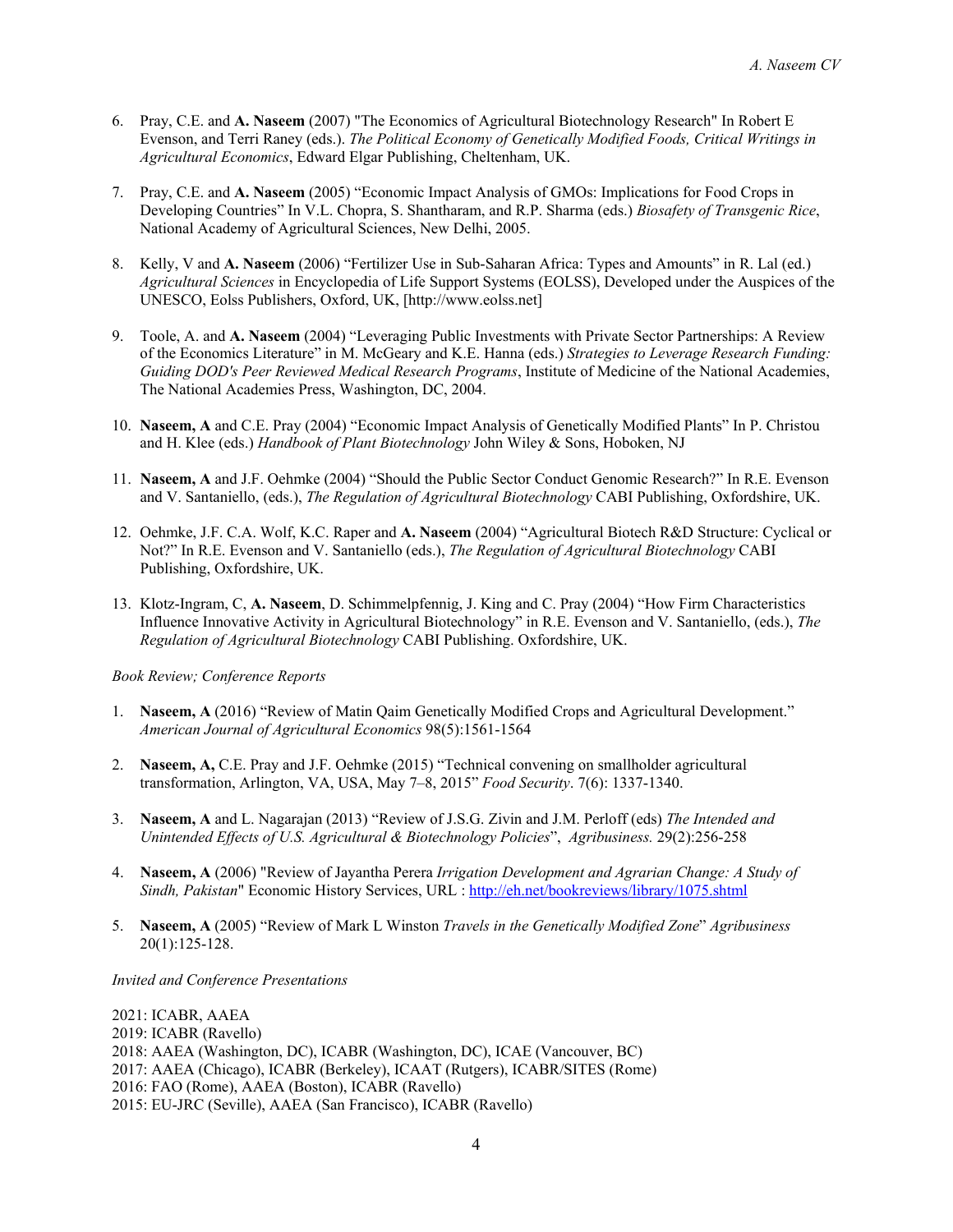- 2014: Rutgers-DAFRE, NC-1032 (UC-Davis)
- 2013: McGill-FAES, AAEA (Washington), ICABR (Ravello)
- 2012: PARC (Islamabad), Genome Canada (Vancouver), ICABR (Ravello)
- 2011: ICABR (Ravello), CAES (Banff), AAEA (Pittsburgh)
- 2010: SSHRC (Ottawa), IAAE (Foz do Iguacu), ICABR (Ravello)
- 2009: ICABR (Ravello)
- 2008: EWB Conference (Montreal), McCains Foods (Montreal), AAEA (Orlando), CAES (Quebec City) ICABR (Ravello)
- 2007: CAES (Portland), ICABR (Ravello)
- 2006: Farm Foundation (Washington), AAEA (Orlando)
- 2005: University of Arid Agriculture (Rawalpindi), AAEA (Providence)
- 2004: AAEA (Denver), RTI (Research Triangle Park), McGill-FAES
- 2003: IFPRI (Washington, DC), Cornell, Rutgers-DAFRE, AAEA (Montreal)
- 2002: AAEA (Long Beach), RTI (Research Triangle Park)

*External grants where I am the PI or co-PI (bracketed amount indicates allocation when co-PI)*

| 2014-2021 | USAID/USDA/Kansas State "A research strategy to understand the impacts                                                                           | \$1 mi/yr     |
|-----------|--------------------------------------------------------------------------------------------------------------------------------------------------|---------------|
|           | and impact pathways of food, agricultural and nutrition policies in Feed the<br>Future (FtF) countries                                           | (\$150,000)   |
| 2010-2011 | Canadian Agricultural Innovation Research Network (CAIRN)                                                                                        | \$17,000      |
|           | "Analysis of Economic Returns to Genomics Research on Crop Breeding"                                                                             |               |
| 2009-2014 | Genome Canada                                                                                                                                    | \$5,000,311   |
|           | "Bridging comparative, population and functional genomics to identify and<br>experimentally validate novel regulatory regions and genes for crop | $(\$219,112)$ |
|           | improvement"                                                                                                                                     |               |
| 2008-2011 | Bill and Melinda Gates Foundation                                                                                                                | \$499,396     |
|           | "Measuring Private Research and Innovation in South Asia and Sub-Saharan<br>Africa"                                                              | $(\$40,000)$  |
| 2008-2011 | Canadian International Development Agency (CIDA)                                                                                                 | \$225,000     |
|           | "Improving Rice Processing Strategies for Food Security in West Africa"                                                                          | (\$15,000)    |
| 2008-2009 | Social Science and Humanities Research Council (SSHRC)                                                                                           | \$24,500      |
|           | "Public-Private Research Partnerships: Evaluating Agriculture and Agri-                                                                          |               |
|           | Food Canada's (AAFC) Matching Investment Initiative (MII) Supported                                                                              |               |
|           | Research"                                                                                                                                        |               |
| 2007-2009 | United States Department of Agriculture (USDA)                                                                                                   | \$100,000     |
|           | "Globalization of Private Agricultural Research"                                                                                                 | (\$15,000)    |
| 2007-2009 | Ministère de l'Agriculture, des Pêcheries et de l'Alimentation (MAPAQ)                                                                           | \$95,000      |
|           | "Impact de la régie sur la valeur nutraceutique du soja"                                                                                         | $(\$24,500)$  |

#### TEACHING

| Rutgers    |                                                               |
|------------|---------------------------------------------------------------|
| 2018       | <b>Environmental Economics</b>                                |
| 2016-18    | International Agricultural Development (joint with Carl Pray) |
| 2014       | Intermediate Microeconomics                                   |
| McGill     |                                                               |
| 2012, 2013 | Cost-Benefit Analysis                                         |
| 2007-13    | Economics of International Agricultural Development           |
| 2007-13    | Principles of Microeconomics                                  |
| 2009       | Environment and Society (co-taught)                           |
| 2006, 2010 | Principles of Macroeconomics                                  |
| 2006       | Economics of Bioscience Policy                                |
|            |                                                               |